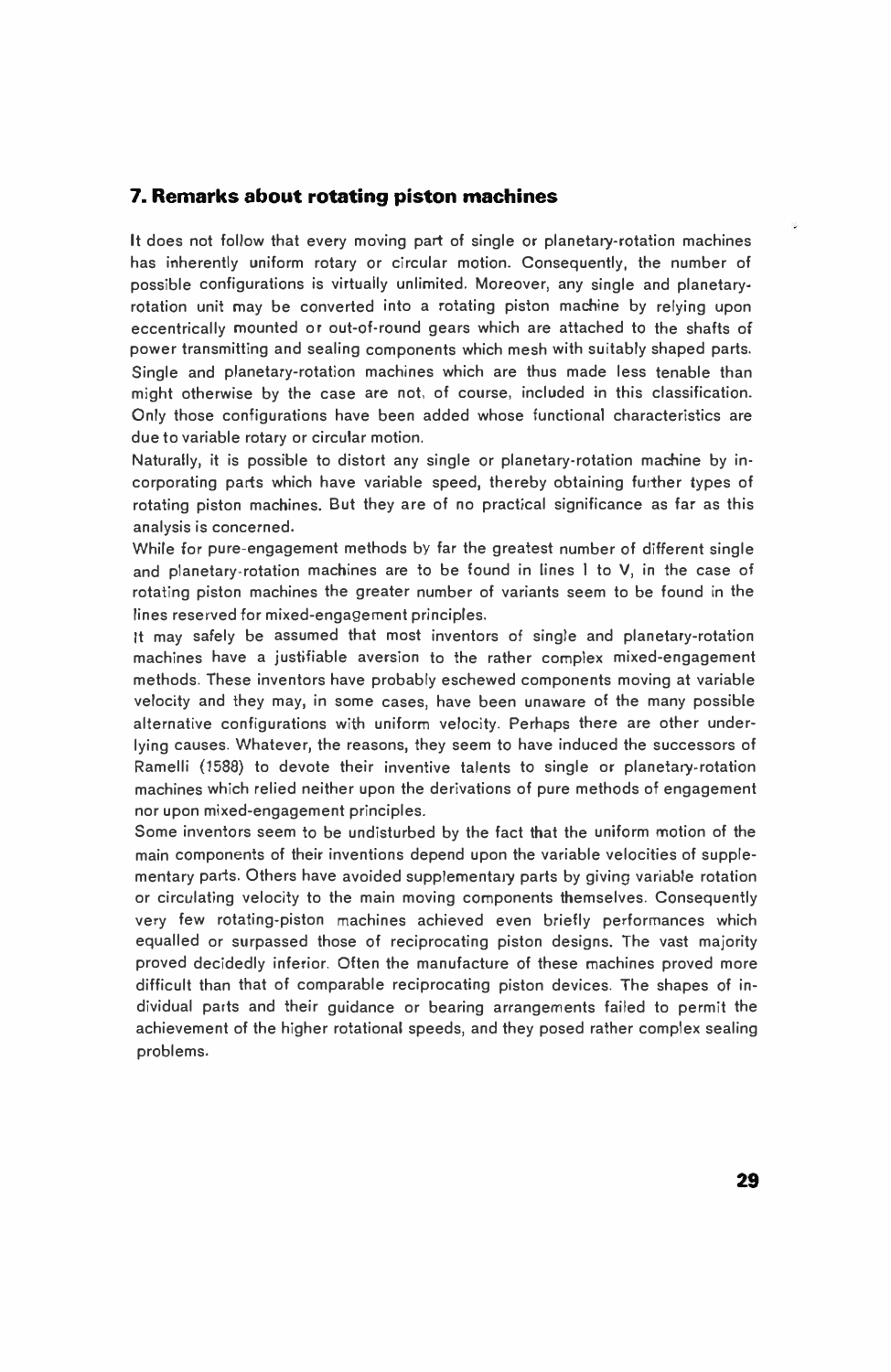## **7.1 Circular outer shape**

Planetary-rotation type rotating-piston machines are shown in position Xl/5 and 13 of chart 10. These merit attention because clearly they may be divided into internal and external-axis machines. However, they were invariably grouped together in previous classifications because of their actually or apparently round outer shape, while external-axis machines, such as gear type pumps or Roots blowers, were placed in different categories on account of their figure eight type bores. Closer examination of the designs, shown in line XI, reveals that the figure eight type bore is in fact present in column 13, though in rather indistinct form. The second **axis** of rotation is outside the area swept by the moving rotor and the mode of engagement is similar to a pair of meshing spur gears, though not in the same sophisticated form. It seems essential to resist the temptation to classify these outwardly completely round configurations as internal-axis machines. Due to the presence of a second axis of rotation it is therefore possible to differentiate between internal and external-axis planetary-rotation type rotating-piston machines as shown in lines X and VIII. However, this differentiation is somewhat blurred in the case of the machines of line VI and VII as there is no second axis of rotation; these machines can only be identified by referring to the above mentioned versions.

#### **7.2 Reciprocating engagement**

In 1/1 of chart 10 of the classification sheet of planetarv-rotation Rotating Piston Machines is a unit designed in 1907 by Seguin as a radial aircraft engine which was, among others, manufactured by Gnôme le Rhône. This rotating engine proved to be the first internal combustion engine to get down to a weight of 2.2 lb/B.H.P.; while its revolving radial cylinders were undoubtedly well cooled, the gyroscopic effects of these rather substantial rotating masses influenced aircraft manoeuvrability and excessive amounts of oil tended to find their way into the cylinders. Radial engines with stationary cylinders were, therefore, soon preferred although they suffered from the same inertia effects as the reciprocating piston engine.

It is doubtful whether some machines described as 'Rotating Piston' can justify the denomination. An example is provided by the external axis PROM machines shown in 1/11 and 12, where the reciprocating cylinders or piston parts are relatively heavy. However, as in all rotating piston (ROM) type machines, the moving components have variable velocity so their size and weight places them outside this consideration.

#### **7.3 Cam engagement**

Machines with spherical or transverse cylindrical teeth which engage in suitable round or parallel wall bores (rectangular section) are shown in positions  $III/1-4$ , 9, 11, 12, 15 of chart 9 and in positions 111/5-8, 11, 15, 16 of chart 10. Because the components containing the bores somewhat resemble Maltese Crosses they turn or move in a circular orbit at variable velocities. Only two configurations are known which facilitate uniform motion, namely: $-$  the internal axis configuration with a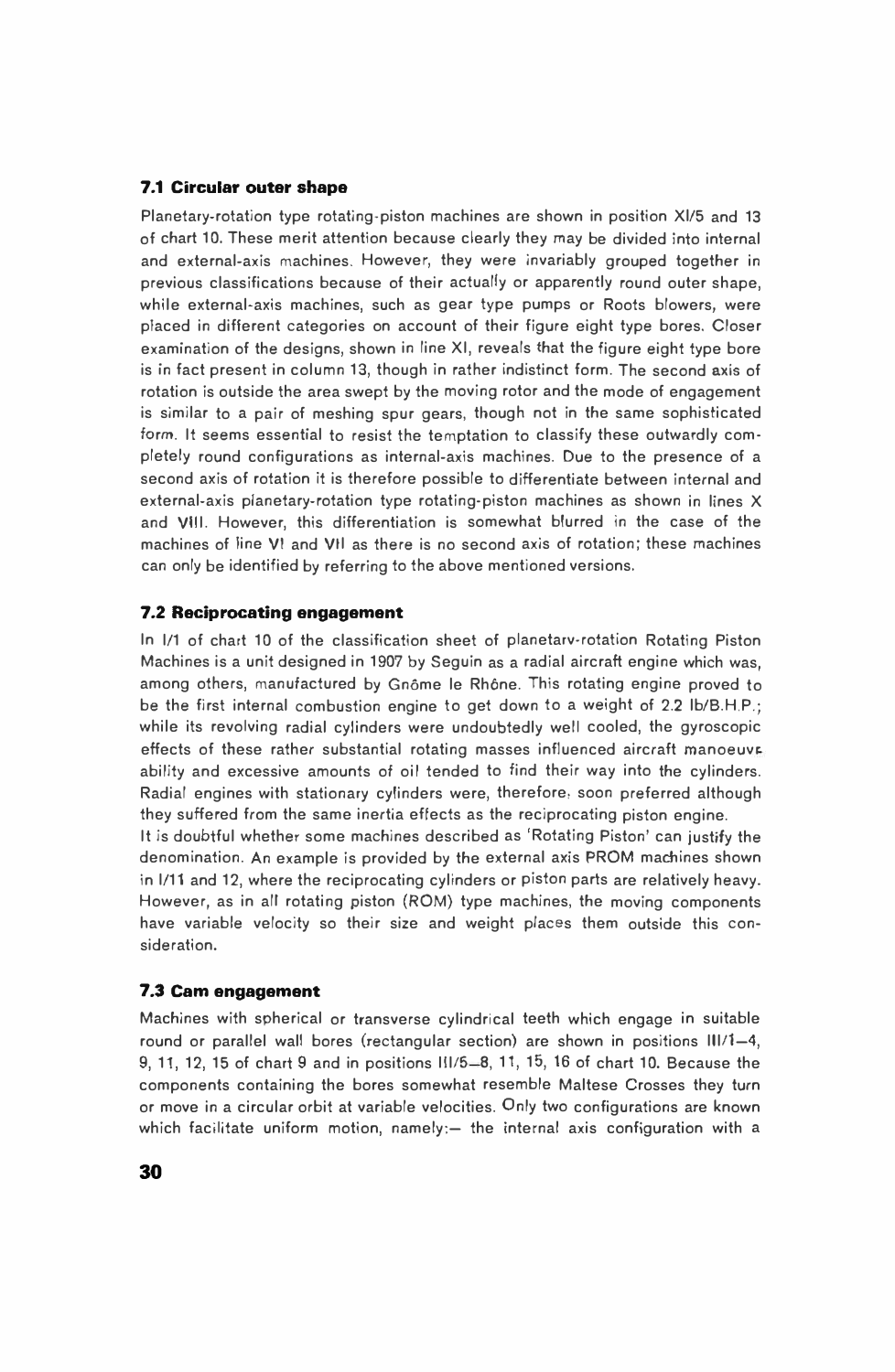speed ratio of  $1:2$  if the hypocycloidal principle, for the condition base circle radius  $R = 2$  rolling circle radii, is applicable (see part 6.3 and model Chart 8 (PLM) 111/7 (table 13), line 2 No. 1 and line 3 No. 1) or, as in the case of external axis machines, the female parts, i. e. the components containing the bores, rotate parallel to the component with the spherical (or cylindrical) mating parts  $-$  see classification chart 8 (PLM) 111/11. The oval gear principle, as used for certain counting machine mechanisms (for instance, the petrol gauge manufactured by Bopp & Reuther) is shown in SROM 111/13 (chart 9). Its conversion into a planetary rotation device is indicated in PROM 111/14 (chart 10).

A machine with a speed ratio of 4: 3 is shown in PROM 111/1 (chart 10), which may at first be classified as a single-rotation unit with uniform speed. On closer examination it will be found, however, that at least one of the meshing components must possess variable velocity because the profiles are not trochoidal. This variable rotary velocity is obtained either by ensuring that the outer member is given an additional rotation  $-$  although the inner  $(3 \text{ tooth pinion})$  is already free to revolve round the crank pin  $-$  or by providing another crank pin which must be free to turn about the centre of the first crank pin. The pinion is, of course, free to revolve round the second crank pin. The last design is, of course, a double crank ROM (rotating-piston) machine.

#### **7.4 Slip engagement**

Very few arrangements of planetary-rotation type machines with slip-engagement have become known. Among the rare examples is a British design by Huxley (1865) and the Spanish Patent No. 268,765 granted to Martinez Ortega in 1961 as shown in PROM IV/7 and 8 (chart 10). In Huxley's design the correct piston-rotor movement is due to one crank mounted on and orbiting round another crank pin, while in Ortega's configuration the two or three arc rotor engages with a similarly shaped outer member due to the appropriate action of two meshing gears; thereby the rotor is made to move in or round the other two or three arc component. The locus of the centre of gravity of this rotor is no longer similar to a circle although it is in fact a completely closed path with two apexes. This type of machine contains no minimum volume at all but this advantage is nullified by the crank-upon-crank arrangement and the problems arising out of the oddly shaped internal tooth gear and by the greatly fluctuating velocity of the power transmitting component.

As only (Sle) and (Ce) configurations were mentioned in the Ortega patent specification, the related (Sli) machines have been added to columns 5 and 6 of the classification chart.

## **7.6 Reciprocating engagement and engagements similar to slip engagement**

Two of the oldest rotary piston machines are shown in chart 9 at Vl/11 and in chart 10 at Vl/5; both were described in 1588 by Ramelli. Many different versions of these machines have been built in the intervening years; indeed they have even been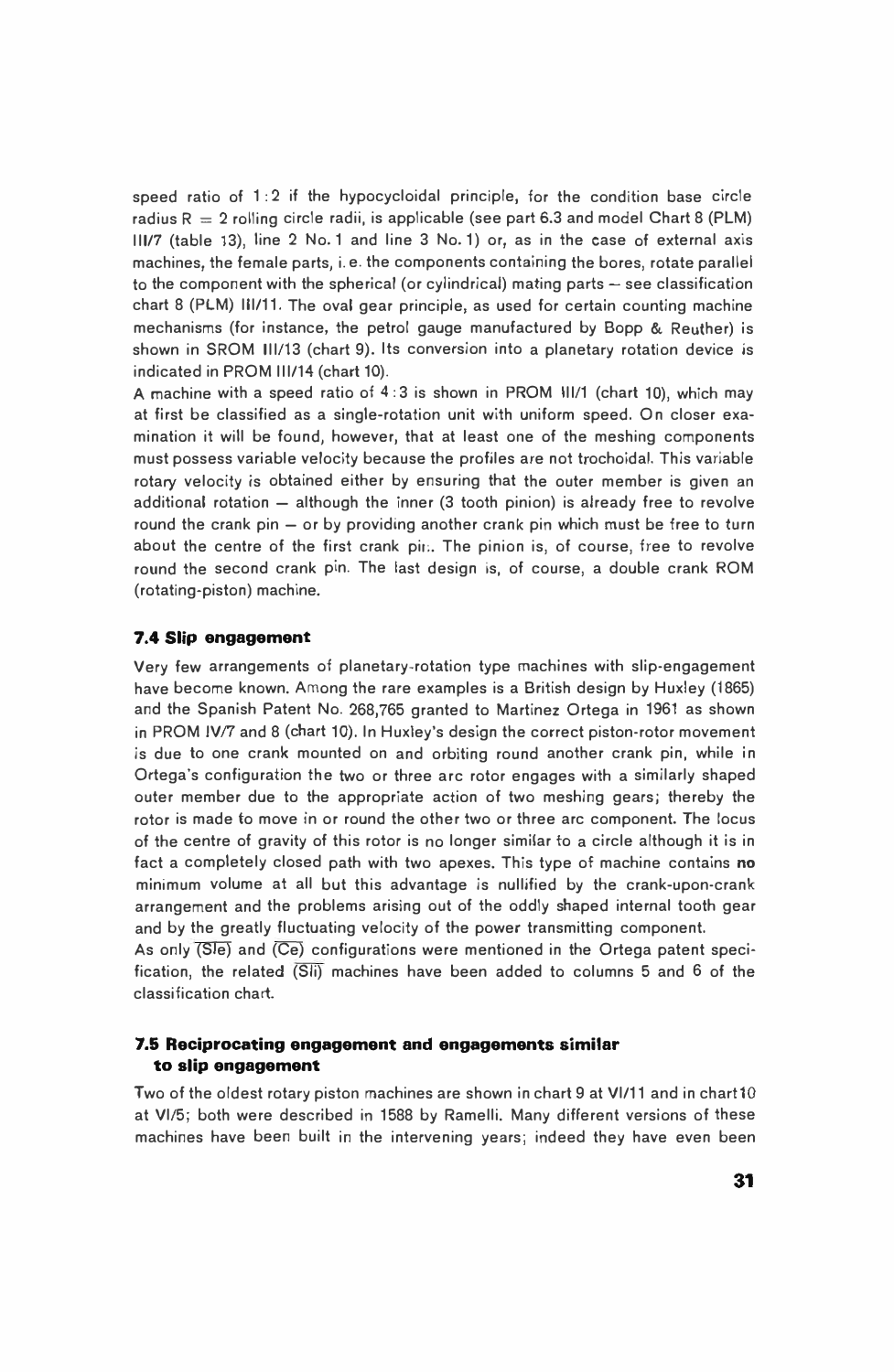reinvented, in particular the design indicated in chart 10 (PROM) Vl/5. Ramelli probably built his machines with only one sliding vane and it was not until the beginning of the present century that Wittig evolved the multi-vane version which has become widely known in the form of a compressor or blower. The housings of these blowers were equipped with special bearing surfaces capable of dealing with the centrifugal forces due to the vanes. The relative sliding velocity between the vanes and these bearing surfaces is comparatively low but for the faster moving designs minimum running clearances between the vanes and the housing are relied upon rather than high pressure oil-film sealing. The rotating members revolve at full speed and are expected to seal effectively the leakage paths at the ends and between the slot and the vane. Complex sealing elements were, therefore, incorporated in some designs for this express purpose. Although this kind of vane type compressor has been carefully developed by reputable companies, it is meeting increasing competition from single-rotation and Roots type blowers even in the low and medium pressure field. Indeed, in the aircraft field Roots superchargers had virtually replaced the vane type blower before the beginning of the 'twenties'; a process which was repeated in the automotive field. Meanwhile, yet another single-rotation machine, namely the Lysholm-compressor, has become widely used for stationary compressor applications.

Further single and planetary-rotation machines will undoubtedly be designed although the inertia effects due to the near circular path which the c. g. of each vane pursues at variable velocity impose speed limitations. Care, of course, is taken so that the individual vanes of rotating-piston machines are as thin and light as possible. However, the vanes slide considerable distances out of the central drum besides being exposed to working pressure. They must not, therefore, be so thin as to bend under working conditions and so hamper their free sliding motion.

Chart 10 (PROM) Vl/5 (table 22) shows a number of designs based on the original Ramelli idea. All suffer from fundamental, and inevitable, disadvantages. These handicaps have been responsible for the failures of various attempts to convert this type of rotating piston machine into an internal combustion engine. Only transitory successes have become known. The first partially successful example recalls the steam engine designed in 1899 by 0. W. Hult in Stockholm and manufactured in Germany by the Kieler Maschinenbau A.G., who produced various sizes of engines which developed 35-113 B.H.P. The aggregate power of the engines built amounted to about 6000 B.H.P.

The other Ramelli machine shown in Vl/11 (chart 9), in which a sealing element is moved in and out of its slot by the eccentric or cam shaped rotating piston, has been made frequently in the form of pumps besides having been applied to engines. Yule's steam engine of 1836 provides an example. It incorporated only a single reciprocating and sliding sealing element. Two similar sealing components featured on the steam engines designed by Bahrens (Germany) in 1847, D. Napier (England) in 1851 and Bompard (Italy, Piemont) in 1867 are thereby divided by two equal working chambers. It was, of course, unavoidable that as soon as the gas engine was invented attempts would follow to apply Ramelli's configuration to internal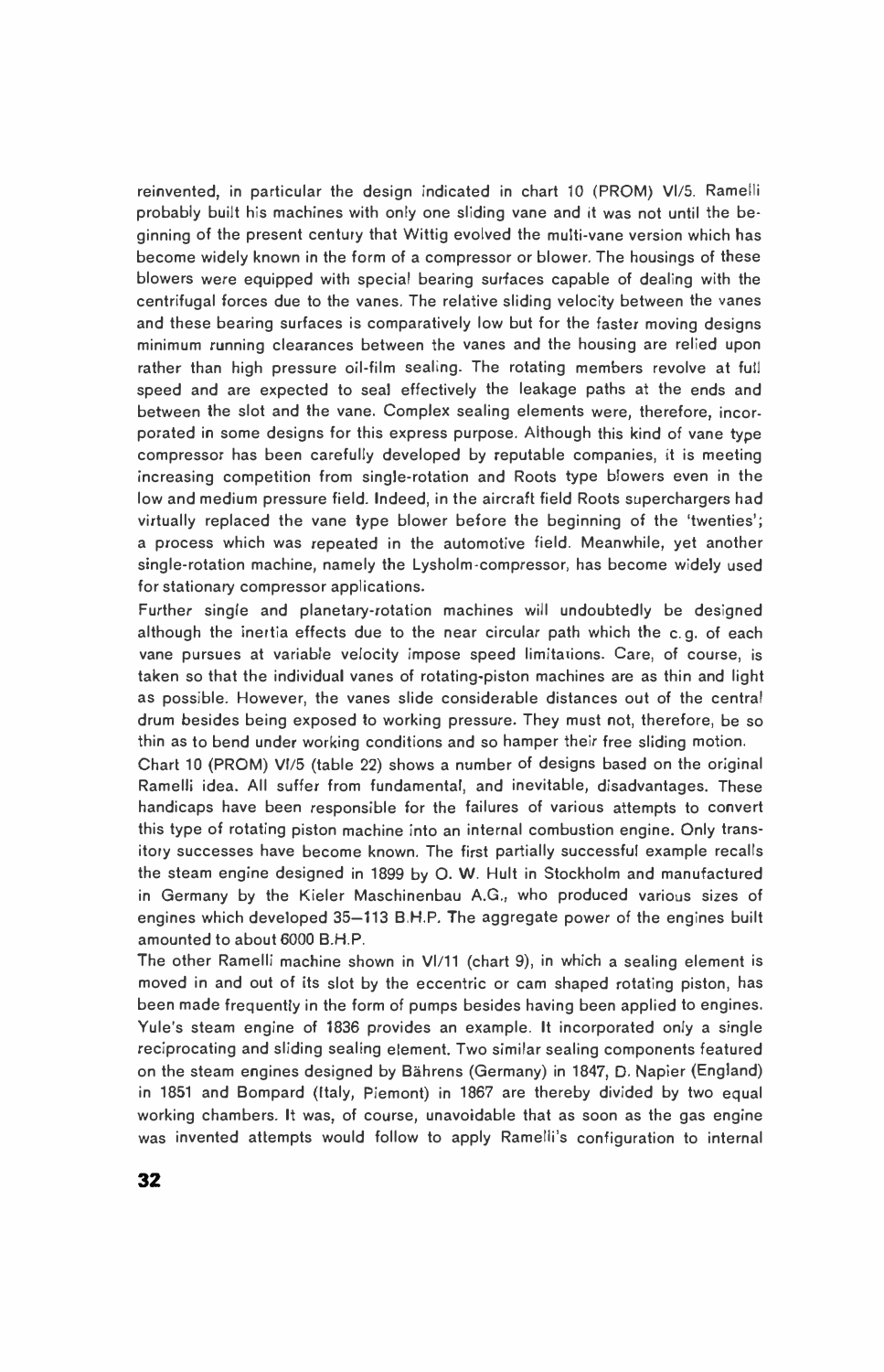combustion engines. I. H. A. M. Brunklaus was one aspirant. Indeed, he is referred to as a pioneer in an historical account of German internal combustion engine development published in 1962. The impression is given by this publication that he was the first to make and run a single-rotation gas engine as outlined in his Dutch patent No. 26,198 dated 1929. It is understandable that no references were made to the speed, power output, endurance and fuel consumption of this engine but it is incomprehensible that historical facts which are, after all, so easily verifiable from patent specifications, books and periodicals, have been distorted in this way. Long before Brunklaus or his engine, which incorporated poppet valves, there were quite a number of equally unsuccessful inventors some of whom tried to convert planetary or single rotation machines into internal combustion engines; Fred Umpleby (England) in 1909 produced just such an engine which now reposes at the Keighley museum in Yorkshire.

# **7.6 Arctuate type of engagement**

Some widely known vane type machines are shown diagrammatically in chart 9  $(SROM)$  IX/1-4, 6 and 7. Although this arrangement permits complete balancing of the vane rotor, either the vane-rotor itself or the sealing component must possess variable velocity in accordance with the particular design configuration; only by providing excessive clearances between the vanes and the circular sealing components is it possible to make the machines of chart 9 (SROM) IX/1-4 into true arctuate-engagement machines of table 7 11/1-4 in which all parts rotate at uniform velocity.

Chart 9 (SROM) IX/3 (table 23) shows a variation of these vane type machines which incorporates pins, cylindrical portions and so-called slippers as additional sealing elements which give the vane a certain amount of oscillatory freedom.

This type of configuration has also been tried as a steam or internal combustion engine. Indeed a 100 B.H.P. steam version designed by A. Patschke was in production for a while at the beginning of the present century at the Wilhelmi Company of Mulheim-Ruhr. It did not appear to have the prerequisites of lasting success, however. Its internal details proved rather complex and consequently expensive to produce.

# **7.7 Central-axis machines**

Central-axis rotating-piston machines SROM IX/17-20 (chart 9) belong to a category of SROM machines which exhibit arctuate-like engagement. This type of machine does not incorporate two axes of rotation, one beside the other, because both shafts are concentric and therefore turn about the same centre line.

Variable volume working chambers can only be formed if at least one of the rotating members moves at variable velocity. For this reason it is impossible to convert central-axis rotating-piston machines into single or planetary rotation mechanisms. Central-axis rotating-piston machines with circular-rotation characteristics cannot exist because every crank or other device facilitating this kind of circular move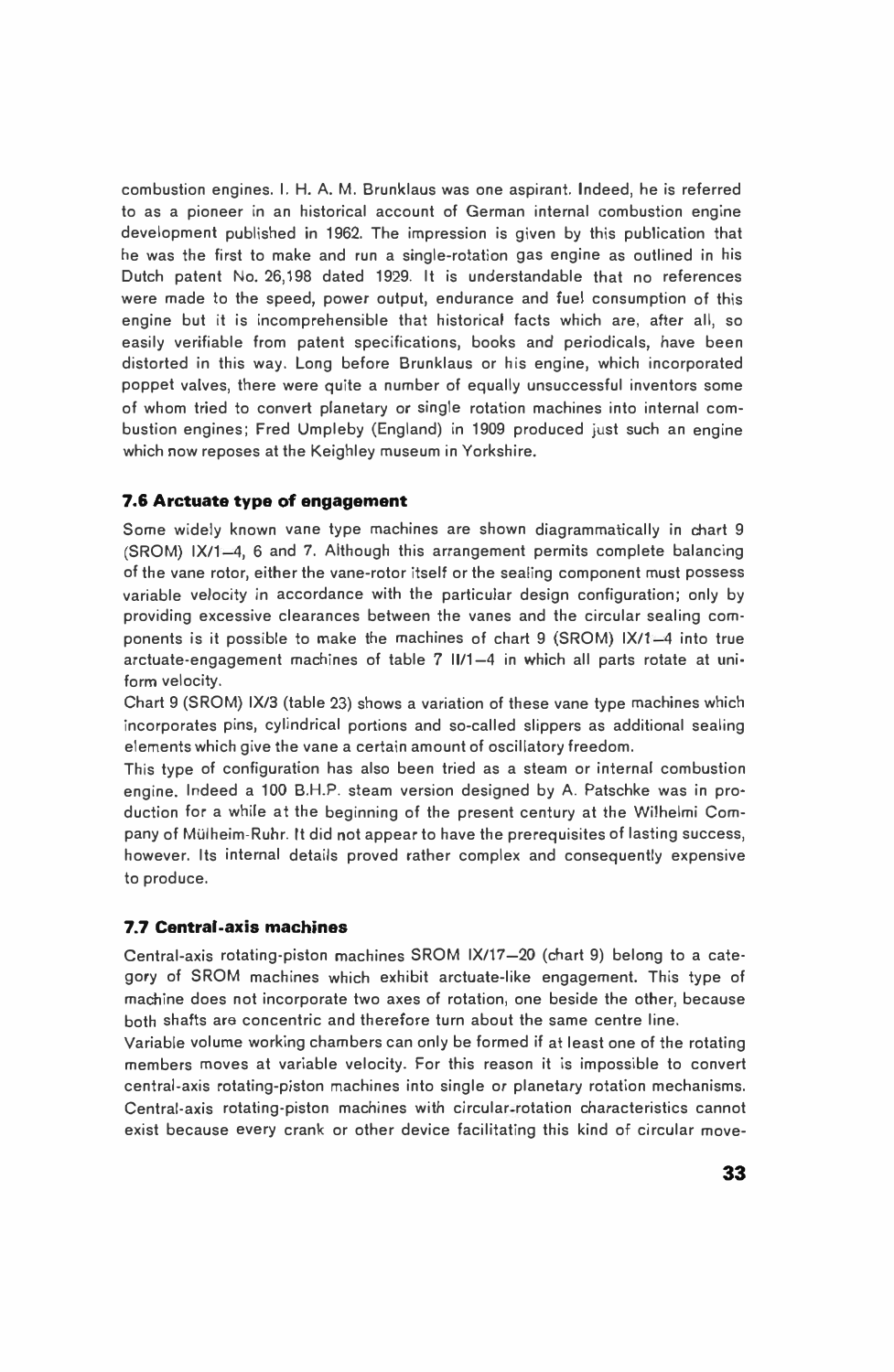ment presupposes two parallel axes while there is only one axis of rotation in a central-axis configuration. Nevertheless, it seems that the importance of deficiencies arising when components move at variable velocity were seriously underestimated by many inventors, scientists, engineers and manufacturers. It can only be assumed that the compactness of these machines relative to their swept volume together with the absence of any kind of valve proved the overriding attraction. Central-axis machines with straight through vanes can displace per revolution a volume which is much greater than the volume of the annular ring chamber of the particular engine. This is due to the fact that the vanes are, of course, double acting and move at variable velocities relative to each other. These features were particularly prominent on the Baradat-Esteve design of 1919 and on the Le Granjaques (1919) and Kraus (1963) configurations which relied upon oval gears to ensure their enormous volumetric throughput; as four-cycle engines they featured four complete thermodynamic cycles per shaft revolution, during which time the vanes are subjected to only two acceleration and two deceleration periods. Furthermore these advantages are also enjoyed by engines devoid of any parts moving at variable angular velocity. The sealing problems of central-axis rotatingpiston machines may appear easy to solve to some, who also believe that the broad sealing bands, evident in their designs, are adequate. Despite innumerable failures it seems impossible to shake the widely held belief that good fits and close running clearances constitute a satisfactory means of sealing heat engines and rotarypiston internal combustion engines in particular. In reality differential thermal expansion demands unduly large running clearances which make this type of sealing impracticable. Furthermore, the relative disposition of the rotor and their shapes make it practically impossible to devise mechanical sealing elements which form a complete sealing grid capable of blocking every possible leakage path. Even if the significance of these problems  $-$  frequently assumed to be negligible, but actually insoluble  $-$  is overlooked, it is surprising that this 'stop-go-stop' rotation (Kauertz in 1960, for example) has found so many protagonists willing to spend considerable effort on its realisation, even among large companies. As soon as the segmental pistons of SROM machines rotate at variable velocity about their respective centres of gravity the particular machine is afflicted with all the disadvantages due to variable inertia forces, as is the reciprocating piston machine. It is, of course, quite immaterial whether stresses or bearing loads are due to linear or angular acceleration and consequential inertia variations. Hence all cross-sections must be so proportioned as to reduce the stresses to acceptable levels and the bearing areas must also be large enough to produce acceptably low bearing pressures and the transmission components must also be able to cope with these additional inertia forces. It is no mere coincidence that inventors incorporate parts which perform essentially the same functions as connecting rods in order to deal with variable inertia effects. The slide connecting rod-crank arrangement has, so far, proved far more capable of dealing with these alternating accelerations and the slowing down of masses, which cause inertia forces, than sliding blocks, rollers, curved guides, cams, oval or elliptical gears.